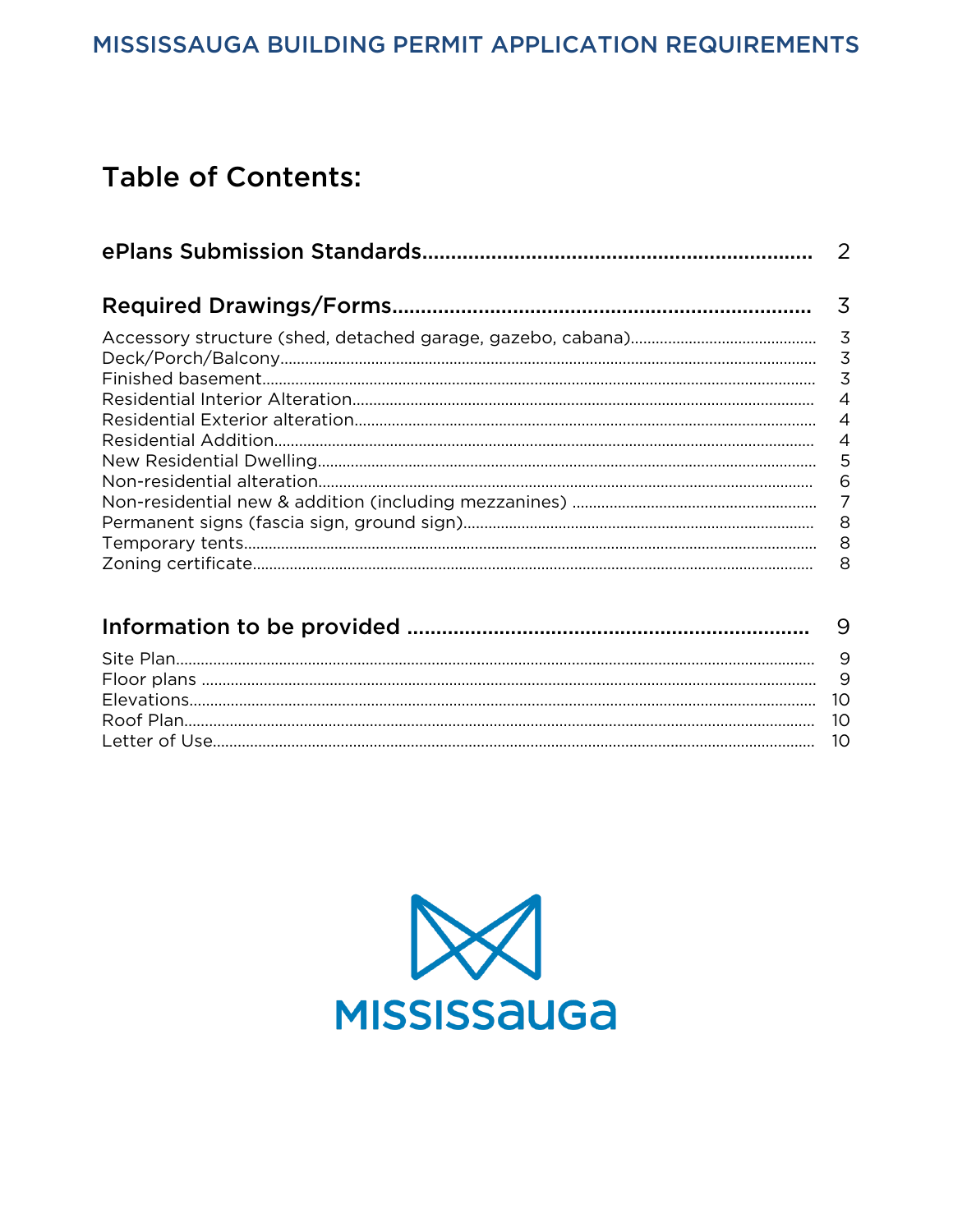<span id="page-1-0"></span>



2

## ePlans SUBMISSION STANDARDS

All building permit drawings submitted into ePlans must be in accordance with the following ePlans submission standards:

- $\checkmark$  .PDF file format
- Each drawing sheet shall be uploaded as an *individual file*. Files containing multiple pages are not acceptable.
- $\checkmark$  Grayscale
- $\checkmark$  Landscape orientation
- $\checkmark$  Simple naming convention that matches the drawing NUMBER and NAME in the title block. For example:
	- o Architectural
		- **A1 SITE PLAN**
		- A2 BASEMENT FLOOR PLAN
		- **A3 GROUND FLOOR PLAN**
		- **A4 FRONT ELEVATION**
		- A6 ROOF PLAN
		- **A7 REAR ELEVATION**
		- **A8 CROSS SECTION**
	- o Structural
		- **S1 FOUNDATION/BASEMENT**
		- S2 DETAILS
	- o Mechanical
		- **M1 BASEMENT HVAC**
		- **M2 GROUND HVAC**

### DO NOT INCLUDE THE ADDRESS, BUSINESS NAME, UNDERSCORES OR ANY OTHER SPECIAL CHARACTERS IN THE FILES NAMES

ePlans submission standards are subject to change. Your request may be rejected if these standards are not adhered to

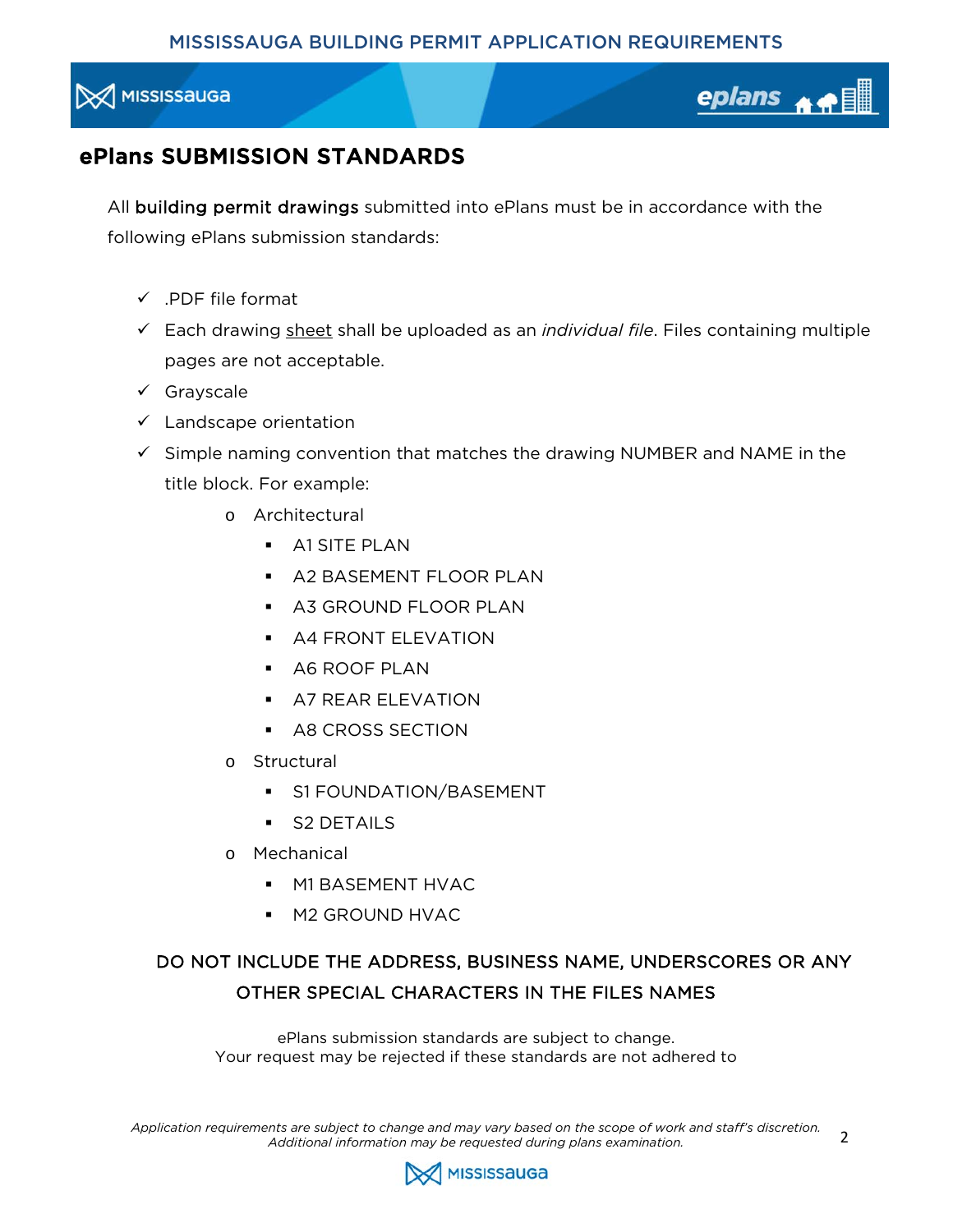## <span id="page-2-0"></span>.REQUIRED DRAWINGS & FORMS

| <b>ACCESSORY STRUCTURE</b>                                                                                                                     |                                                                                                                       |                                                                                                                                                                                                                  |
|------------------------------------------------------------------------------------------------------------------------------------------------|-----------------------------------------------------------------------------------------------------------------------|------------------------------------------------------------------------------------------------------------------------------------------------------------------------------------------------------------------|
| (SHED, DETACHED GARAGE, GAZEBO, CABANA) UNHEATED, GREATER THAN 10M2<br>required drawings/documents                                             | required forms                                                                                                        | potential additional approvals                                                                                                                                                                                   |
| Site plan<br>$\overline{\phantom{a}}$<br>Architectural floor plan(s)<br>Exterior Elevation(s)<br>Cross section(s)                              | Schedule 1: designer<br>$\blacksquare$<br>information                                                                 | Site plan approval<br>$\overline{\phantom{a}}$<br><b>Conservation authority</b><br>approval<br>Heritage approval<br>MTO approval<br>Committee of adjustment<br>(if applicable)                                   |
| DECK, PORCH, BALCONY                                                                                                                           |                                                                                                                       |                                                                                                                                                                                                                  |
| required drawings/documents<br>Site plan<br>Foundation plan<br>Framing plan<br>Exterior Elevation(s)<br>Cross section(s)<br>Structural details | required forms<br>Schedule 1: designer<br>$\overline{\phantom{a}}$<br>information                                     | potential additional approvals<br>Site plan approval<br>$\overline{\phantom{a}}$<br><b>Conservation authority</b><br>approval<br>Heritage approval<br>MTO approval<br>Committee of adjustment<br>(if applicable) |
| <b>FINISHED BASEMENT</b>                                                                                                                       |                                                                                                                       |                                                                                                                                                                                                                  |
| required drawings/documents<br>Basement floor plan<br>Ground floor plan<br><b>HVAC Drawings</b>                                                | required forms<br>Single dwelling unit<br>$\blacksquare$<br>information letter<br>Schedule 1: designer<br>information | potential additional approvals                                                                                                                                                                                   |

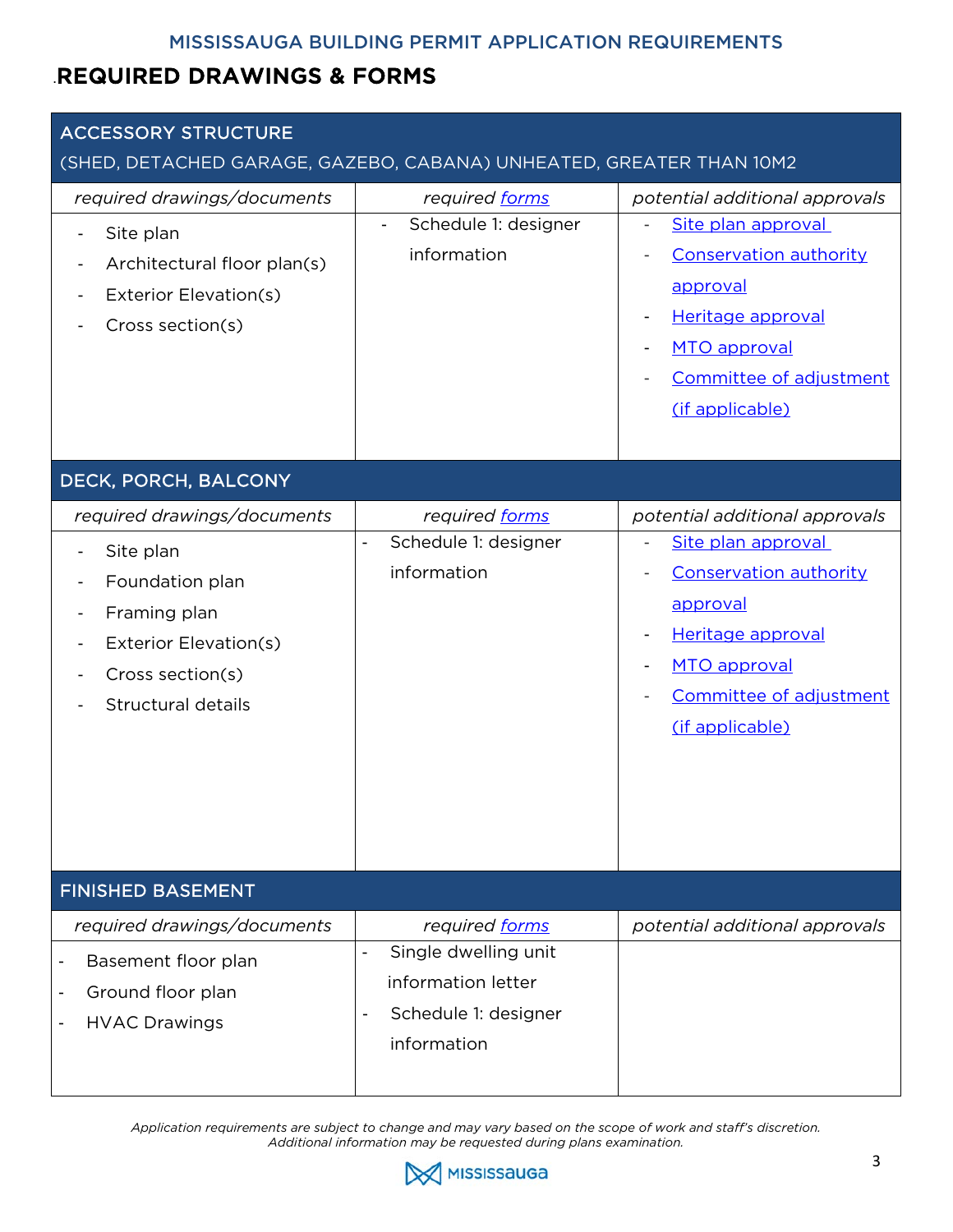<span id="page-3-0"></span>

| RESIDENTIAL INTERIOR ALTERATION<br>(Such as: adding or removing interior partitions, relocating bathroom, second unit, etc.)                                                                                                                                                        |                                                                                                                                                                                                                                                                                                                                                                                            |                                                                                                                                                                                      |
|-------------------------------------------------------------------------------------------------------------------------------------------------------------------------------------------------------------------------------------------------------------------------------------|--------------------------------------------------------------------------------------------------------------------------------------------------------------------------------------------------------------------------------------------------------------------------------------------------------------------------------------------------------------------------------------------|--------------------------------------------------------------------------------------------------------------------------------------------------------------------------------------|
| required drawings/documents<br>Site plan<br>$\overline{\phantom{a}}$<br>Architectural floor plan(s)<br>$\overline{\phantom{a}}$<br>Cross section(s)<br>$\overline{\phantom{a}}$<br><b>HVAC</b> drawings<br>$\overline{\phantom{a}}$                                                 | required forms<br>Single dwelling unit<br>$\overline{\phantom{a}}$<br>information letter<br>Schedule 1: designer<br>$\blacksquare$<br>information                                                                                                                                                                                                                                          | potential additional approvals                                                                                                                                                       |
| <b>RESIDENTIAL EXTERIOR ALTERATION</b><br>(Such as new windows/door, below grade entrance, new dormers)                                                                                                                                                                             |                                                                                                                                                                                                                                                                                                                                                                                            |                                                                                                                                                                                      |
| required drawings/documents<br>Site plan<br>$\overline{\phantom{a}}$<br>Architectural floor plan(s)<br>$\qquad \qquad \blacksquare$<br>Elevation(s) (for exterior<br>$\overline{\phantom{a}}$<br>alterations)<br>Cross section(s)<br>Structural details<br>$\overline{\phantom{a}}$ | required forms<br>Single dwelling unit<br>$\blacksquare$<br>information letter<br>Schedule 1: designer<br>$\overline{\phantom{a}}$<br>information                                                                                                                                                                                                                                          | potential additional approvals<br>Site plan approval<br><b>Conservation authority</b><br>approval<br>Heritage approval<br>MTO approval<br>Committee of adjustment<br>(if applicable) |
| <b>RESIDENTIAL ADDITION</b>                                                                                                                                                                                                                                                         |                                                                                                                                                                                                                                                                                                                                                                                            |                                                                                                                                                                                      |
| required drawings/documents<br>Site plan<br><b>Site statistics</b><br>Architectural floor plan(s)<br>Roof plan<br>Elevation(s)<br>Cross section(s)<br>HVAC drawings & heat<br>loss calculations                                                                                     | required forms<br>Roof truss layout review<br>$\overline{\phantom{a}}$<br>form (if applicable)<br>GFA- infill declaration<br>Energy efficiency design<br>summary (SB-12)<br>Schedule 1: designer<br>$\overline{\phantom{a}}$<br>information<br>Water service pipe sizing<br>Residential mechanical<br>data sheet<br>Single dwelling unit<br>$\overline{\phantom{a}}$<br>information letter | potential additional approvals<br>Site plan approval<br><b>Conservation authority</b><br>approval<br>Heritage approval<br>MTO approval<br>Committee of adjustment<br>(if applicable) |

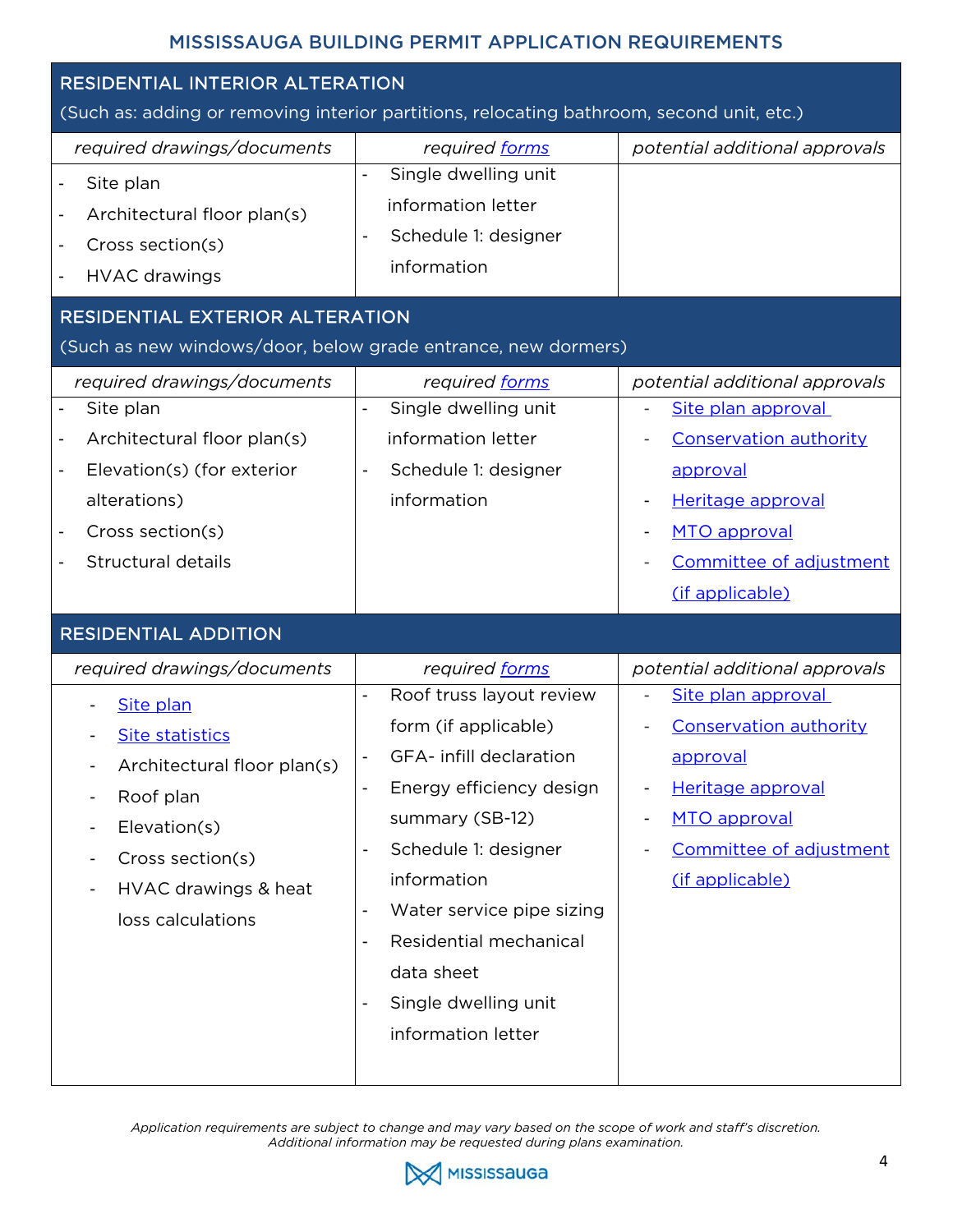<span id="page-4-0"></span>

| NEW RESIDENTIAL DWELLING                                                                                                                                                                                                                                                                                                                                                                                                                                                                                                                                                                                                                                                                                                    |                                                                                                                                                                                                                                                                                                                                                                                                                                                      |                                                                                                                                                                                                                                               |
|-----------------------------------------------------------------------------------------------------------------------------------------------------------------------------------------------------------------------------------------------------------------------------------------------------------------------------------------------------------------------------------------------------------------------------------------------------------------------------------------------------------------------------------------------------------------------------------------------------------------------------------------------------------------------------------------------------------------------------|------------------------------------------------------------------------------------------------------------------------------------------------------------------------------------------------------------------------------------------------------------------------------------------------------------------------------------------------------------------------------------------------------------------------------------------------------|-----------------------------------------------------------------------------------------------------------------------------------------------------------------------------------------------------------------------------------------------|
| required drawings/documents                                                                                                                                                                                                                                                                                                                                                                                                                                                                                                                                                                                                                                                                                                 | required forms                                                                                                                                                                                                                                                                                                                                                                                                                                       | potential additional approvals                                                                                                                                                                                                                |
| Site plan<br>$\qquad \qquad \blacksquare$<br><b>Site statistics</b><br>$\overline{\phantom{0}}$<br>Architectural floor plan(s)<br>$\qquad \qquad \blacksquare$<br>Roof plan<br>$\overline{\phantom{0}}$<br>Elevation(s)<br>$\qquad \qquad \blacksquare$<br>Cross section(s)<br>$\overline{\phantom{0}}$<br>HVAC drawings & heat loss<br>$\qquad \qquad \blacksquare$<br>calculations<br>Engineered roof truss<br>$\overline{\phantom{0}}$<br>package (if applicable)<br>Engineered floor system<br>$\overline{\phantom{0}}$<br>package (if applicable)<br>Water receipt - obtained from<br>$\overline{\phantom{0}}$<br>the region of peel<br>Storm water connection<br>$\overline{\phantom{0}}$<br>approval (if applicable) | Roof truss layout review<br>$\blacksquare$<br>form<br>GFA- infill declaration<br>$\overline{\phantom{a}}$<br>Energy efficiency design<br>$\overline{\phantom{a}}$<br>summary (SB-12)<br>Single dwelling unit<br>$\overline{\phantom{a}}$<br>information letter<br>Schedule 1: designer<br>$\blacksquare$<br>information<br>Water service pipe sizing<br>$\overline{\phantom{a}}$<br>Residential mechanical<br>$\overline{\phantom{a}}$<br>data sheet | Site plan approval<br>$\overline{\phantom{a}}$<br><b>Conservation authority</b><br>$\overline{\phantom{0}}$<br><u>approval</u><br>Committee of adjustment<br>$\overline{\phantom{a}}$<br>(if applicable)<br>Heritage approval<br>MTO approval |
|                                                                                                                                                                                                                                                                                                                                                                                                                                                                                                                                                                                                                                                                                                                             |                                                                                                                                                                                                                                                                                                                                                                                                                                                      |                                                                                                                                                                                                                                               |

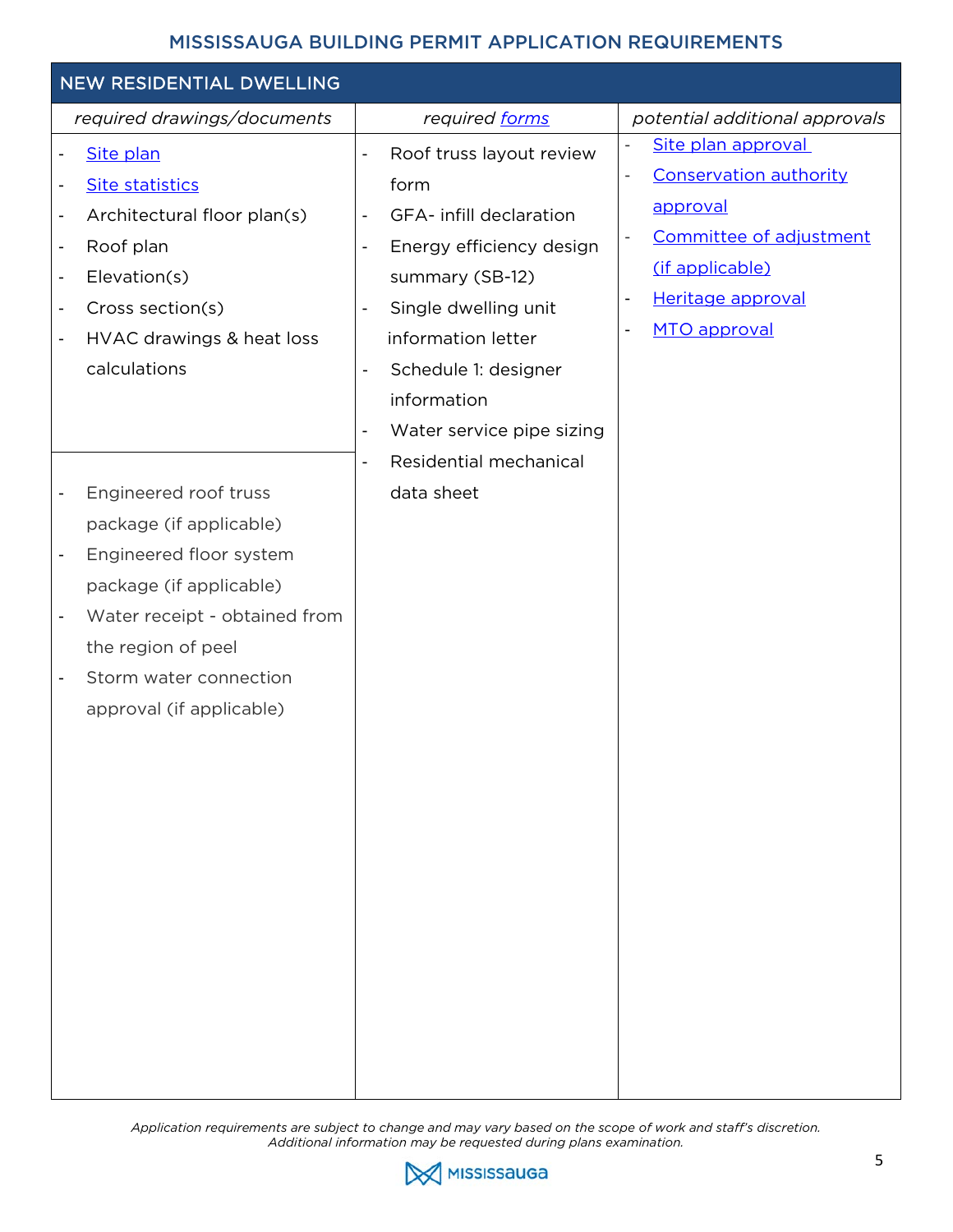#### <span id="page-5-0"></span>NON RESIDENTIAL ALTERATION

Such as: adding or removing interior partitions, relocating bathroom, adding or removing windows or doors, etc.

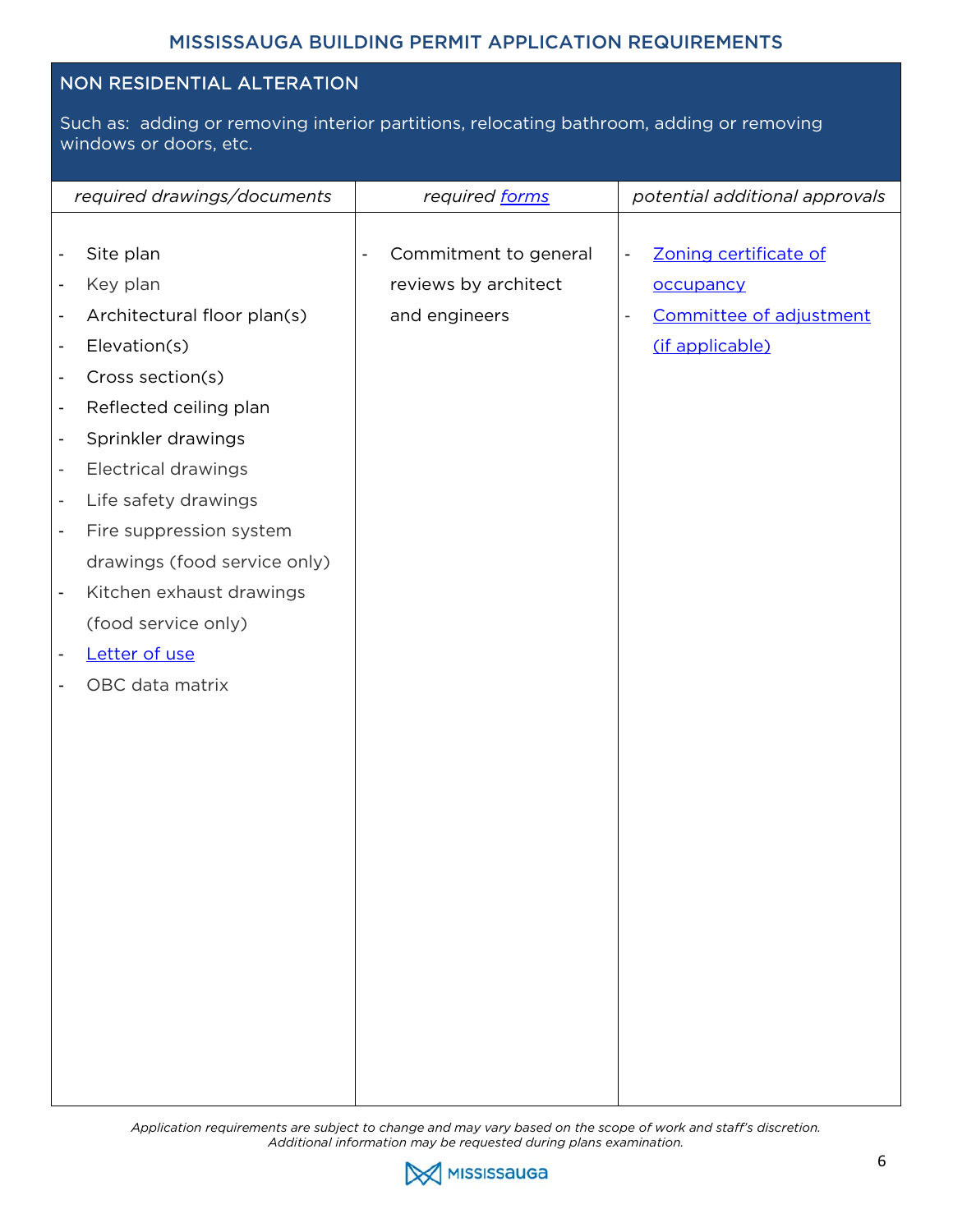## <span id="page-6-0"></span>NON RESIDENTIAL NEW & ADDITION (INCLUDING MEZZANINES)

#### (drawings must be prepared by an architect and/or professional engineer licensed in Ontario)

| required drawings/documents                               | required forms                                    | potential additional approvals                            |
|-----------------------------------------------------------|---------------------------------------------------|-----------------------------------------------------------|
|                                                           |                                                   |                                                           |
| Site plan<br>$\overline{\phantom{a}}$                     | Commitment to general<br>$\overline{\phantom{a}}$ | Site plan approval<br>$\overline{\phantom{a}}$            |
| Key plan<br>$\overline{\phantom{a}}$                      | reviews by architect and                          | <b>Conservation authority</b><br>$\overline{\phantom{a}}$ |
| <b>Site statistics</b><br>$\overline{\phantom{0}}$        | engineers                                         | approval                                                  |
| Architectural drawings (floor<br>$\overline{\phantom{a}}$ | GFA non -residential<br>$\overline{\phantom{a}}$  | Committee of adjustment<br>$\overline{\phantom{m}}$       |
| plans, elevations, etc)                                   | declaration                                       | (if applicable)                                           |
| Structural drawings                                       | <b>SB-10</b><br>$\blacksquare$                    | Heritage approval                                         |
| Mechanical drawings<br>$\overline{\phantom{0}}$           |                                                   |                                                           |
| (HVAC/plumb)                                              |                                                   |                                                           |
| Sprinkler drawings<br>$\overline{\phantom{a}}$            |                                                   |                                                           |
| <b>Electrical drawings</b><br>$\overline{\phantom{a}}$    |                                                   |                                                           |
| Life safety drawings<br>$\overline{\phantom{a}}$          |                                                   |                                                           |
| Fire suppression system<br>$\overline{\phantom{a}}$       |                                                   |                                                           |
| drawings (food service only)                              |                                                   |                                                           |
| Kitchen exhaust drawings<br>$\overline{\phantom{a}}$      |                                                   |                                                           |
| (food service only)                                       |                                                   |                                                           |
| OBC data matrix                                           |                                                   |                                                           |
| Letter of use<br>$\overline{\phantom{a}}$                 |                                                   |                                                           |
| <b>HVAC calculations</b><br>$\overline{\phantom{a}}$      |                                                   |                                                           |
| <b>Hydraulic Calculations</b>                             |                                                   |                                                           |
| (sprinklers)                                              |                                                   |                                                           |
| Building code report                                      |                                                   |                                                           |
|                                                           |                                                   |                                                           |
|                                                           |                                                   |                                                           |
|                                                           |                                                   |                                                           |
|                                                           |                                                   |                                                           |
|                                                           |                                                   |                                                           |
|                                                           |                                                   |                                                           |
|                                                           |                                                   |                                                           |
|                                                           |                                                   |                                                           |
|                                                           |                                                   |                                                           |

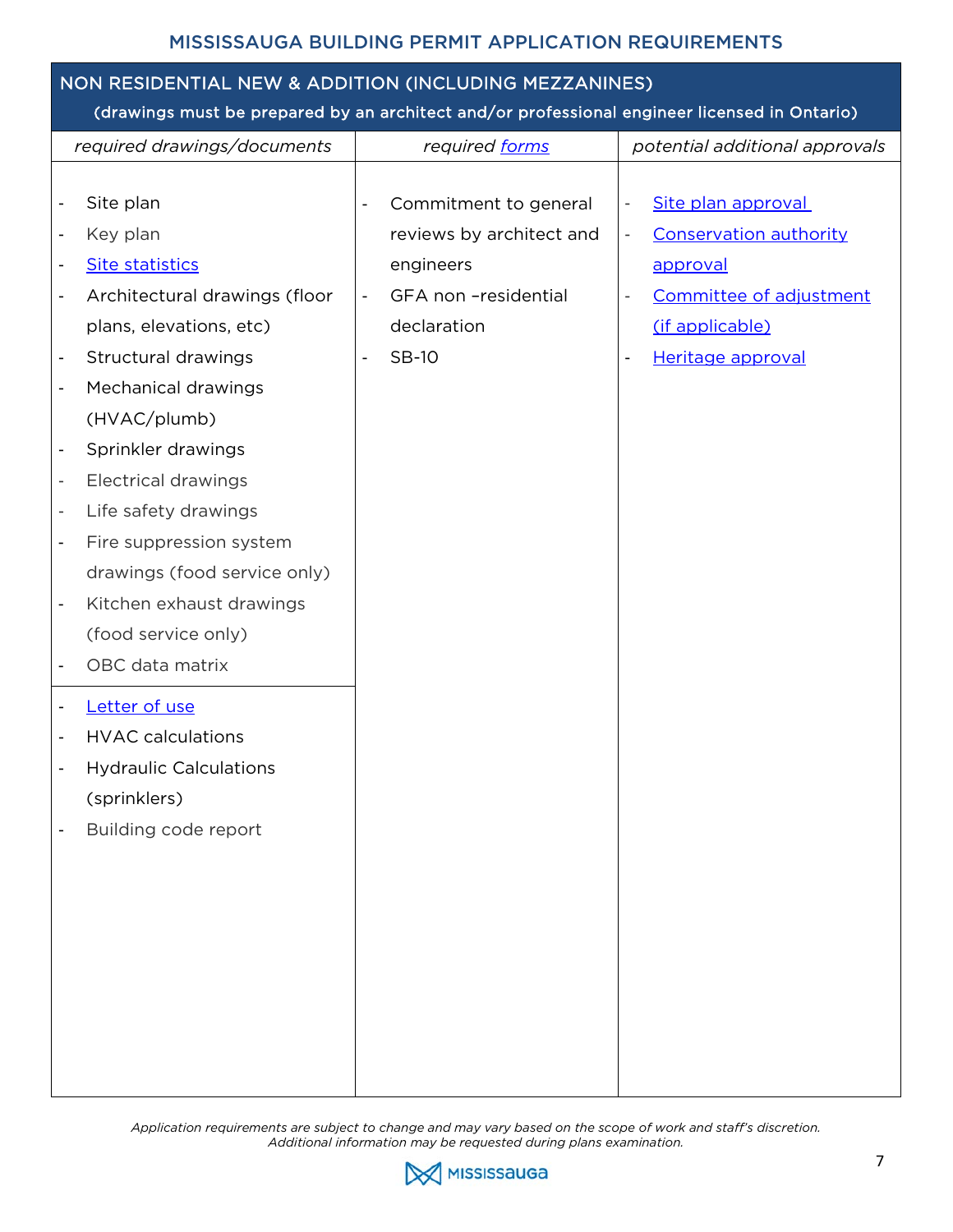<span id="page-7-0"></span>

| PERMANENT SIGNS (FASCIA SIGN, GROUND SIGN)                                                                                                                                                                                                                                                                                                                                                                                            |                |                                                                                                    |
|---------------------------------------------------------------------------------------------------------------------------------------------------------------------------------------------------------------------------------------------------------------------------------------------------------------------------------------------------------------------------------------------------------------------------------------|----------------|----------------------------------------------------------------------------------------------------|
| required drawings/documents                                                                                                                                                                                                                                                                                                                                                                                                           | required forms | potential additional approvals                                                                     |
| Site plan<br>$\qquad \qquad \blacksquare$<br>Key plan<br>$\overline{\phantom{0}}$<br>Elevation(s) of sign & building<br>$\overline{\phantom{0}}$<br>Cross section(s)<br>$\overline{\phantom{0}}$<br>Structural details<br>$\qquad \qquad \blacksquare$<br>Letter of authorization from<br>$\overline{\phantom{0}}$<br>property owner                                                                                                  |                | Zoning certificate of<br>occupancy<br>Heritage approval<br>MTO approval<br>Region of Peel approval |
| <b>TEMPORARY TENTS</b>                                                                                                                                                                                                                                                                                                                                                                                                                |                |                                                                                                    |
| required drawings/documents                                                                                                                                                                                                                                                                                                                                                                                                           | required forms | potential additional approvals                                                                     |
| Site plan showing tent<br>location(s) and setbacks to<br>property lines, existing structures<br>and other tents<br>Dimensioned Floor plans<br>Elevations<br>Tent manufacturer's design and<br>specifications for framing<br>structure and anchorage system<br>Documentation demonstrating<br>that that fabric (material)<br>complies with CAN/ULC-S109<br><b>Tent Letter of use</b><br>Letter of authorization from<br>property owner |                |                                                                                                    |
| <b>ZONING CERTIFICATE</b>                                                                                                                                                                                                                                                                                                                                                                                                             |                |                                                                                                    |
| required drawings/documents                                                                                                                                                                                                                                                                                                                                                                                                           | required forms | potential additional approvals                                                                     |
| Site plan<br>$\overline{\phantom{a}}$<br>site statistics<br>$\overline{\phantom{a}}$<br>Floor plan<br>$\overline{\phantom{a}}$<br>Key plan<br>$\overline{\phantom{a}}$                                                                                                                                                                                                                                                                |                | Committee of adjustment<br>$\overline{\phantom{0}}$<br>(if applicable)                             |
| Letter of use                                                                                                                                                                                                                                                                                                                                                                                                                         |                |                                                                                                    |

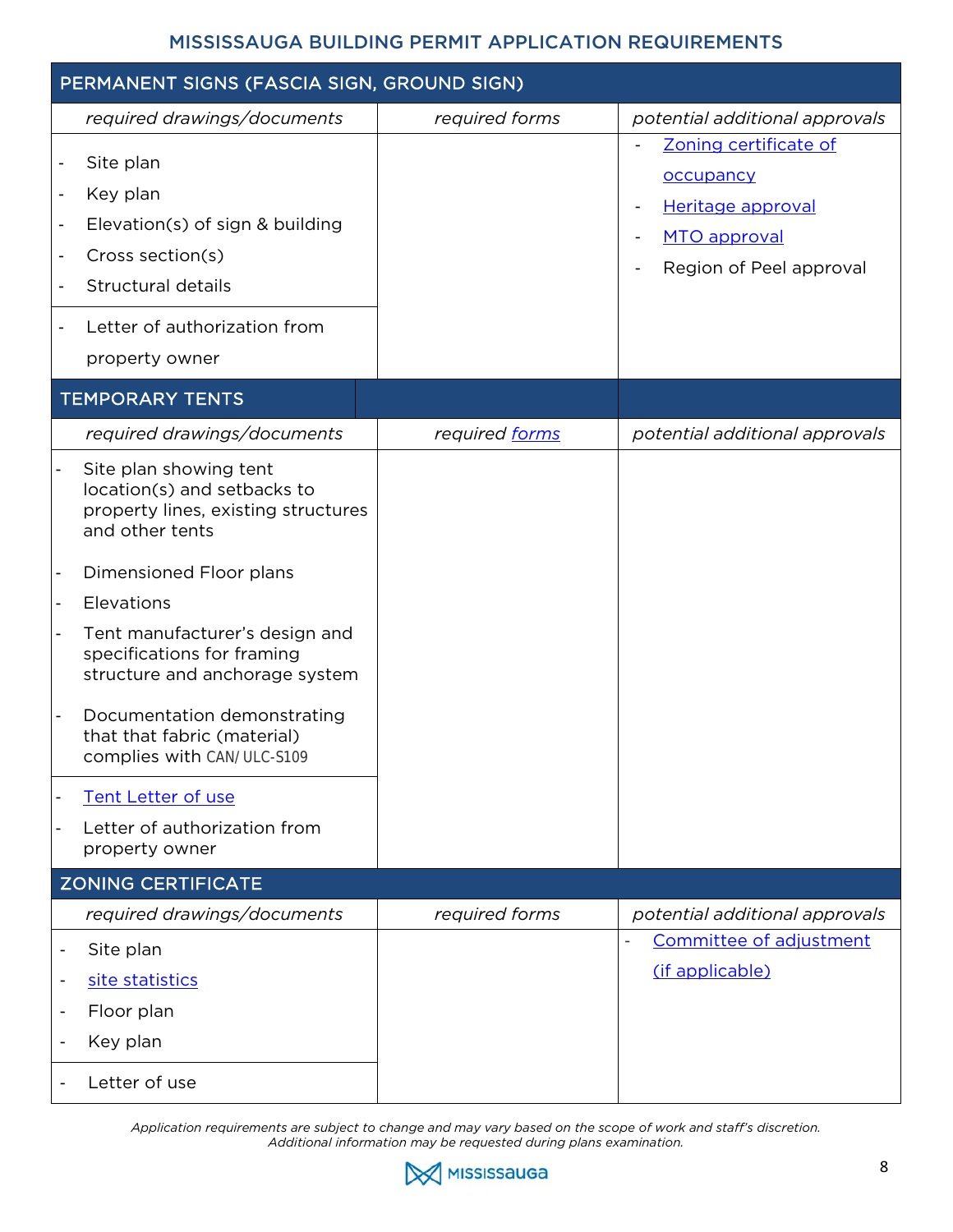## <span id="page-8-0"></span>INFORMATION TO BE PROVIDED

Drawings should be to scale and in either imperial or metric measurement.

- A Site plan shall contain the following:
	- o Residential:
		- Address
		- Direction (north arrow)
		- Legal description
		- Property lines (dimensioned)
		- Proposed and existing structures clearly shown and differentiated
		- Building description (e.g. "Proposed Detached Dwelling")
		- Setbacks to all structures
		- Driveways & walkways
		- Driveway dimensions (width and length)
		- Driveway surface treatment (e.g. proposed asphalt, concrete, interlock, etc.)
		- Building exit locations (include the number of risers/steps)
		- Overall building dimensions
		- Site statistics
	- o Non-residential:
		- Property Address & unit number
		- Direction (north arrow)
		- Legal description
		- Lot lines & property dimensions
		- Building description (e.g. "Existing 5 storey office building")
		- Proposed and existing structures clearly shown and differentiated
		- Parking spaces, areas, driveways and aisles (including parking spaces for persons with disabilities and loading spaces)
		- Surface treatment of parking areas
		- Dimensions of all parking spaces, aisles and loading spaces. See 3.1.1.4
		- Outdoor storage areas (where applicable)
		- Location of scope of work (indicate building/unit location)
		- Site statistics

Floor plans shall contain the following:

- Fully dimensioned interior and exterior
- All rooms to be labelled with use (ie/bedroom, computer room, kitchen, etc.)
- Structural framing information: walls, joists, beams, posts, lintels, steel beams, columns, etc.
	- size
	- **grade**
	- spacing
	- direction
	- span
	- Foundation information (when applicable)
		- **Concrete slab and fill thickness and material**